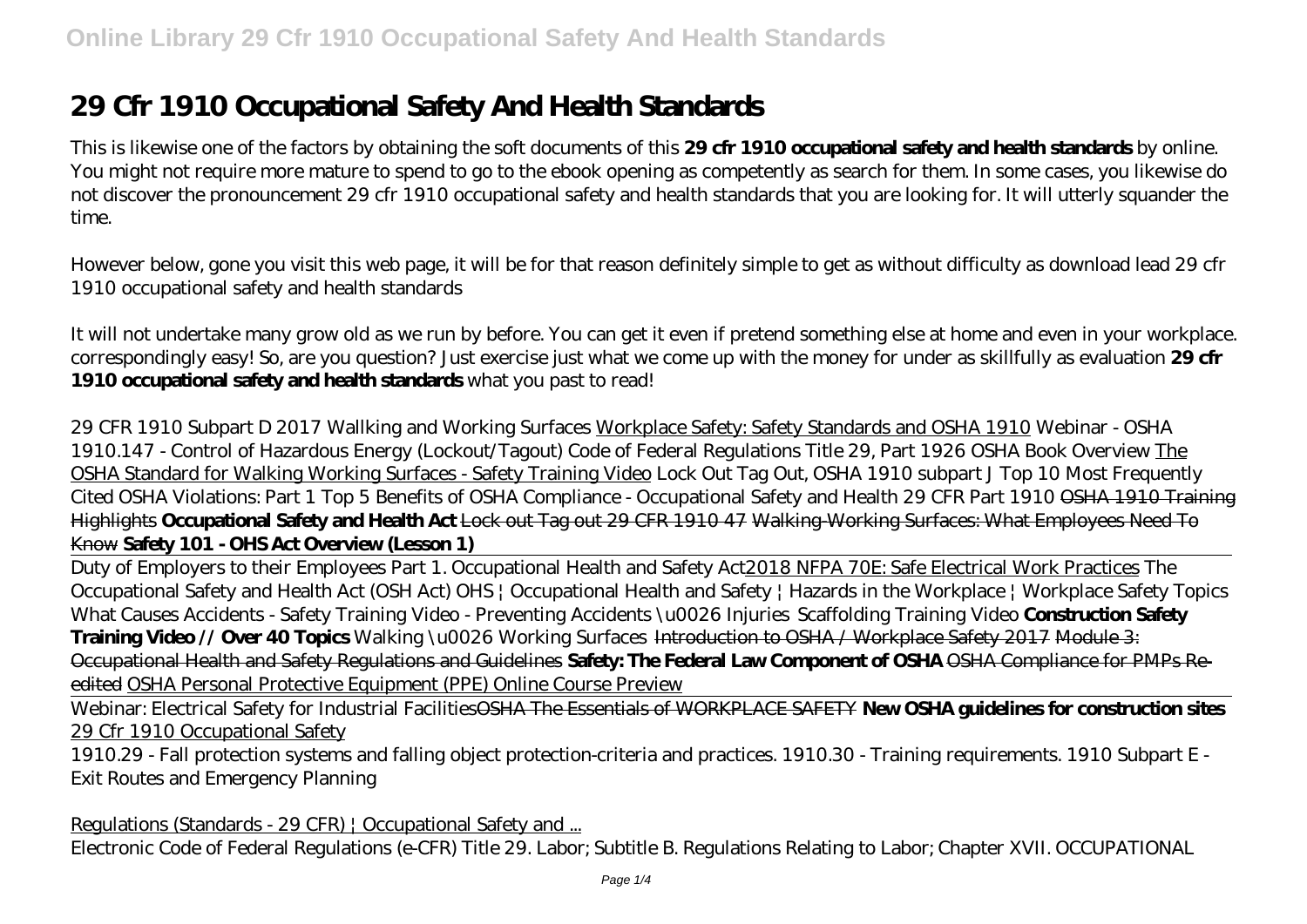## SAFETY AND HEALTH ADMINISTRATION, DEPARTMENT OF LABOR; Part 1910. OCCUPATIONAL SAFETY AND HEALTH STANDARDS

# 29 CFR Part 1910 - OCCUPATIONAL SAFETY AND HEALTH ...

Title 29, part 1910 of the Electronic Code of Federal Regulations. '; Toggle navigation eCFR. Home; Title 29 PART 1910. CFR > Title 29 > Volume 5 › Chapter XVII › Part 1910. Part 1910 - Occupational Safety And Health Standards. PART 1910 - OCCUPATIONAL SAFETY AND HEALTH STANDARDS . Source: 39 FR 23502, June 27, 1974, unless otherwise ...

## 29 CFR §1910 Occupational Safety And Health Standards ...

§1910.1 29 CFR Ch. XVII (7–1–07 Edition) Order No. 12–71 (36 FR 8754), 8–76 (41 FR 25059), 9–83 (48 FR 35736), 1–90 (55 FR 9033), 6– 96 (62 FR 111), 3–2000 (65 FR 50017), and 5–2002 (67 FR 65008), as applicable. Sections 1910.7 and 1910.8 also issued under 29 CFR part 1911. Section 1910.7(f) also issued

## 29 CFR 1910 Occupational Safety and Health Standards

29 CFR 1910 (OSHA) 3 (d) Process safety information. In accordance with the schedule set forth in paragraph (e)(1) of this section, the employer shall complete a compilation of written process safety information before conducting any process hazard analysis required by the standard. The compilation of written process

# 29 CFR 1910 Occupational Safety and Health Standards

Pt. 1910 29 CFR Ch. XVII (7–1–07 Edition) 1910.106 Flammable and combustible liq-uids. 1910.107 Spray finishing using flammable and combustible materials. 1910.108 [Reserved] 1910.109 Explosives and blasting agents. 1910.110 Storage and handling of liquified petroleum gases. 1910.111 Storage and handling of anhydrous ammonia. 1910.112–1910.113 [Reserved] 1910.119 Process safety ...

# 29 CFR 1910 Occupational Safety And Health Standards | pdf ...

1910.29(l)(3) Is capable of withstanding a maximum horizontal pull-out force equal to two times the maximum intended load or 200 pounds (890 N), whichever is greater. [81 FR 82994-82998, Nov. 18, 2016; 84 FR 68796, Dec. 17, 2019]

# 1910.29 - Occupational Safety and Health Administration

The permit shall document that the fire prevention and protection requirements in 29 CFR 1910.252(a) have been implemented prior to beginning the hot work operations; it shall indicate the date(s) authorized for hot work; and identify the object on which hot work is to be performed.

## 1910.119 - Occupational Safety and Health Administration

This occupational safety and health standard is intended to address comprehensively the issue of classifying the potential hazards of chemicals, and communicating information concerning hazards and appropriate protective measures to employees, and to preempt any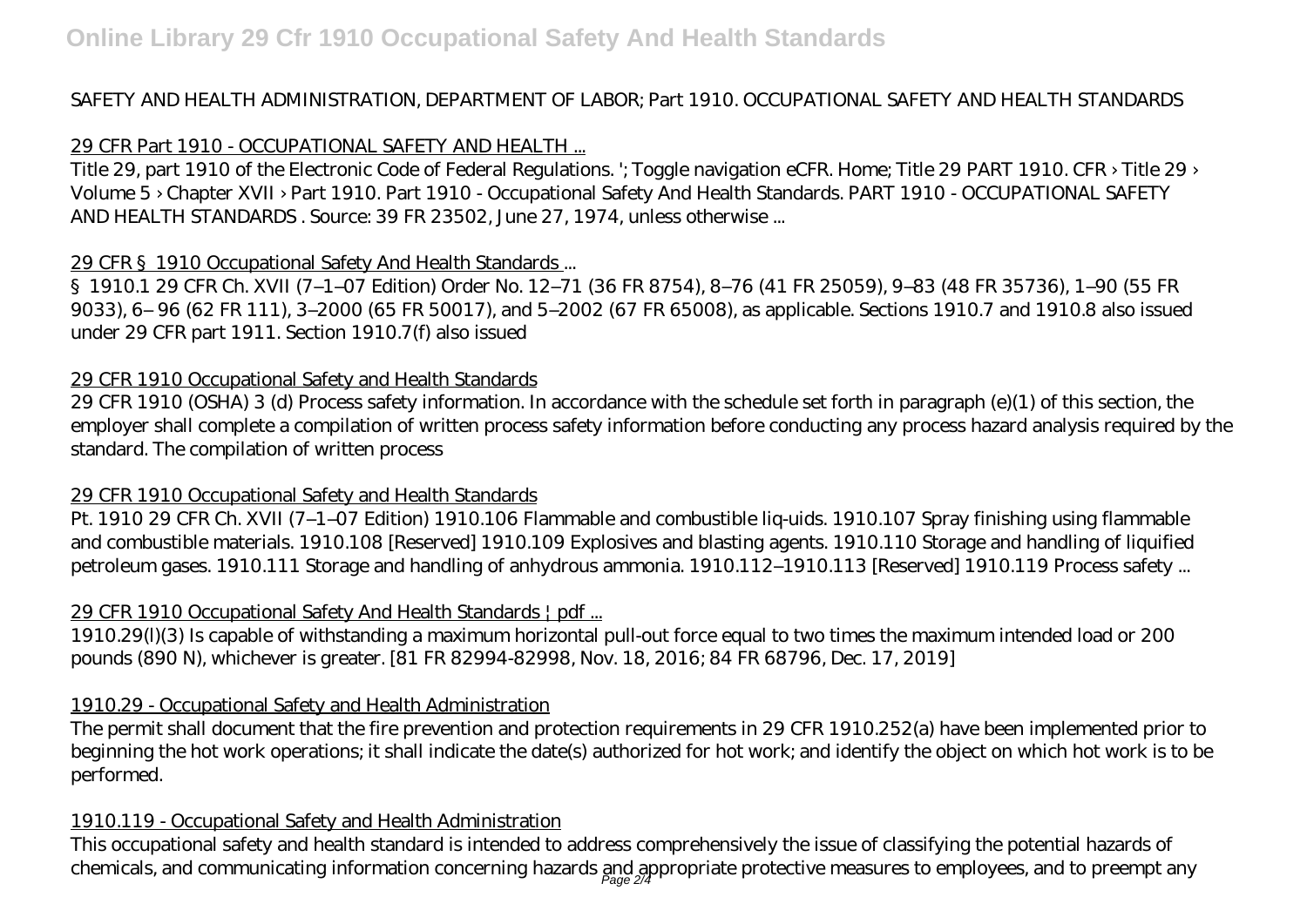legislative or regulatory enactments of a state, or political subdivision of a state, pertaining to this subject.

# 1910.1200 - Hazard Communication. | Occupational Safety ...

29 CFR Part 1915 - OCCUPATIONAL SAFETY AND HEALTH STANDARDS FOR SHIPYARD EMPLOYMENT . CFR ; prev | next. Subpart A - General Provisions (§§ 1915.1 - 1915.9) Subpart B - Confined and Enclosed Spaces and Other Dangerous Atmospheres in Shipyard Employment (§§ 1915.11 - 1915.16)

# 29 CFR Part 1915 - OCCUPATIONAL SAFETY AND HEALTH ...

In confined spaces or indoors, welding or cutting operations involving cadmium-bearing or cadmium-coated base metals must be done using local exhaust ventilation or airline respirators unless atmospheric tests under the most adverse conditions show that employee exposure is within the acceptable concentrations specified by 29 CFR 1910.1000.

# 1910.252 - General requirements. | Occupational Safety and ...

The requirement to establish and maintain a sharps injury log shall apply to any employer who is required to maintain a log of occupational injuries and illnesses under 29 CFR part 1904. 1910.1030(h)(5)(iii)

# 1910.1030 - Bloodborne pathogens. | Occupational Safety ...

Terms Used In 29 CFR Part 1910. Act: means the Indian Land Consolidation Act and its amendments, including the American Indian Probate Reform Act of 2004 (AIPRA), Public Law 108-374, as codified at 25 U.See 43 CFR 30.101; Act: The Act, as used in this part, shall mean Public Law 107-42, 115 Stat.See 28 CFR 104.3; Act: means the Williams-Steiger Occupational Safety and Health Act of 1970 (84 Stat.

# 29 CFR Part 1910 – Occupational Safety and Health ...

Description The employer shall ensure that each affected employee uses appropriate eye or face protection when exposed to eye or face hazards from flying particles, molten metal, liquid chemicals, acids or caustic liquids, chemical gases or vapors, or potentially injurious light radiation.

## PPE-Info - Standard Details

This is where that mouthful of letters and numbers comes from: 29 CFR 1910 just means "Title 29 of the CFR, Part 1910." This collection of regulations is often referred to as OSHA's Occupational Safety and Health Standards. While Part 1910 is the broadest collection of OSHA regulations, OSHA also has different sets of rules that apply to certain industries.

## OSHA 29 CFR 1910 | Graphic Products

PART 1910 - OCCUPATIONAL SAFETY AND HEALTH STANDARDS (§ § 1910.1 - 1910.1451-1910.1499) PART 1911 - RULES OF PROCEDURE FOR PROMULGATING, MODIFYING, OR REVOKING OCCUPATIONAL SAFETY OR HEALTH STANDARDS (§ § 1911.1 - 1911.18)